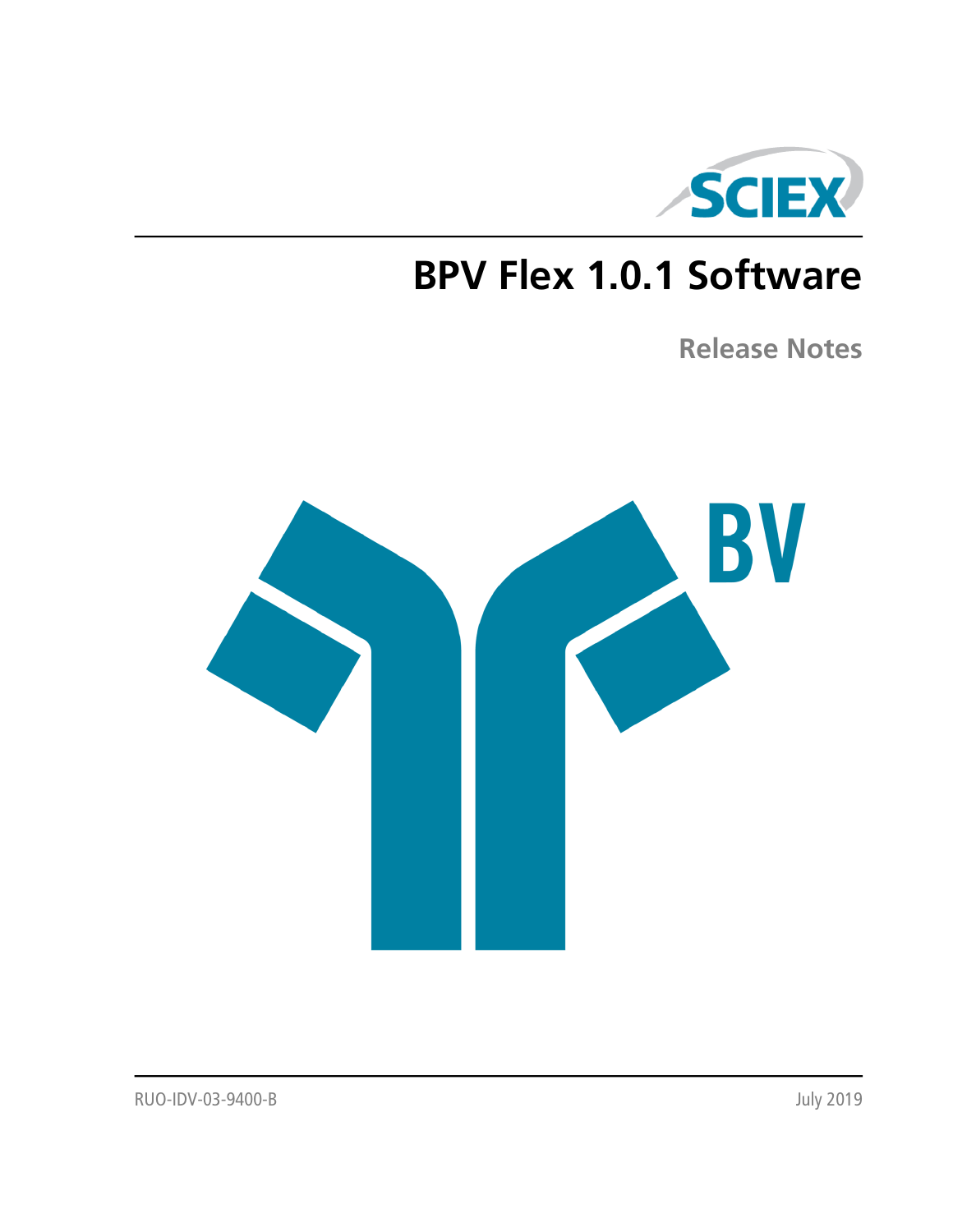This document is provided to customers who have purchased SCIEX equipment to use in the operation of such SCIEX equipment. This document is copyright protected and any reproduction of this document or any part of this document is strictly prohibited, except as SCIEX may authorize in writing.

Software that may be described in this document is furnished under a license agreement. It is against the law to copy, modify, or distribute the software on any medium, except as specifically allowed in the license agreement. Furthermore, the license agreement may prohibit the software from being disassembled, reverse engineered, or decompiled for any purpose. Warranties are as stated therein.

Portions of this document may make reference to other manufacturers and/or their products, which may contain parts whose names are registered as trademarks and/or function as trademarks of their respective owners. Any such use is intended only to designate those manufacturers' products as supplied by SCIEX for incorporation into its equipment and does not imply any right and/or license to use or permit others to use such manufacturers' and/or their product names as trademarks.

SCIEX warranties are limited to those express warranties provided at the time of sale or license of its products and are SCIEX's sole and exclusive representations, warranties, and obligations. SCIEX makes no other warranty of any kind whatsoever, expressed or implied, including without limitation, warranties of merchantability or fitness for a particular purpose, whether arising from a statute or otherwise in law or from a course of dealing or usage of trade, all of which are expressly disclaimed, and assumes no responsibility or contingent liability, including indirect or consequential damages, for any use by the purchaser or for any adverse circumstances arising therefrom.

For Research Use Only. Not for use in Diagnostic Procedures.

Trademarks and/or registered trademarks mentioned herein are the property of AB Sciex Pte. Ltd., or their respective owners, in the United States and/or certain other countries.

AB SCIEX™ is being used under license.

© 2019 DH Tech. Dev. Pte. Ltd.



AB Sciex Pte. Ltd. Blk33, #04-06 Marsiling Industrial Estate Road 3 Woodlands Central Industrial Estate, Singapore 739256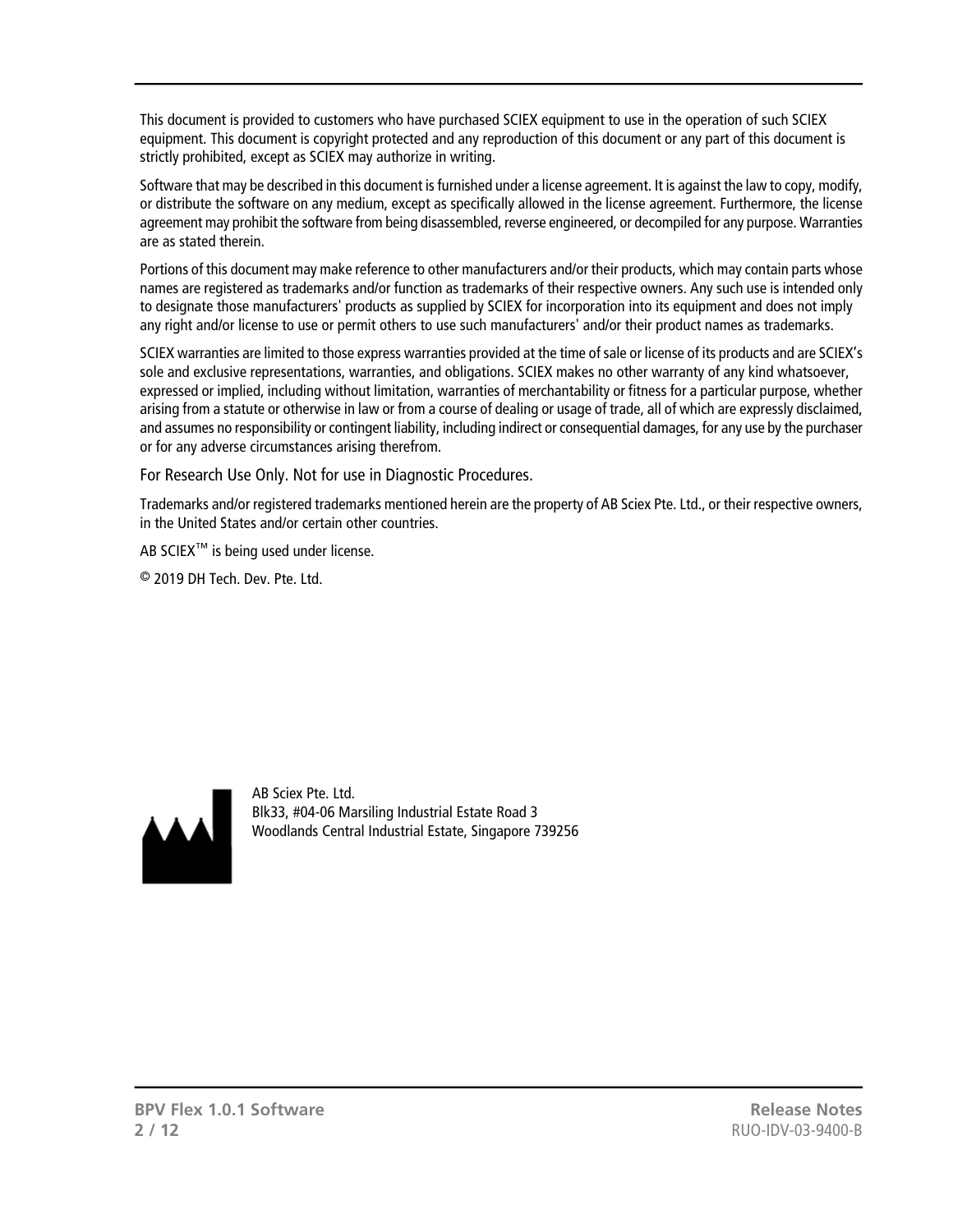## **Workstation Requirements**

**CAUTION: Potential Data Loss. Do not install the BPV Flex software on the acquisition computer. Software errors and data integrity issues can result if the BPV Flex software and acquisition software are used concurrently.**

The workstation must be configured with the following applications:

• English version of the Windows 10, 64-bit operating system

**Note:** Cybersecurity support is included for Windows 10, 64-bit operating systems.

- Microsoft .NFT Framework 4.6.2
- Adobe Reader

**Note:** Visit<www.adobe.com>and follow the instructions to install the latest version of Adobe Reader.

• Microsoft Office 365

**Note:** If a trial version of Microsoft Office is installed on the computer as a temporary measure, then the full version of the Microsoft Office software must be activated before the trial period expires. The license can be purchased from your regional division of Microsoft or from an authorized distributor in your region.

### **Workstation Requirements**

- Dell OptiPlex XE2 computer with:
	- An Intel Core I5-4570S processor (Quad core, 2.90 GHz, 6 MB with HD Graphics 4600)
	- 32 GB DDR3 1600Mhz SDRAM
	- 2\*2Tb HDD (RAID1)
	- DVD+-RW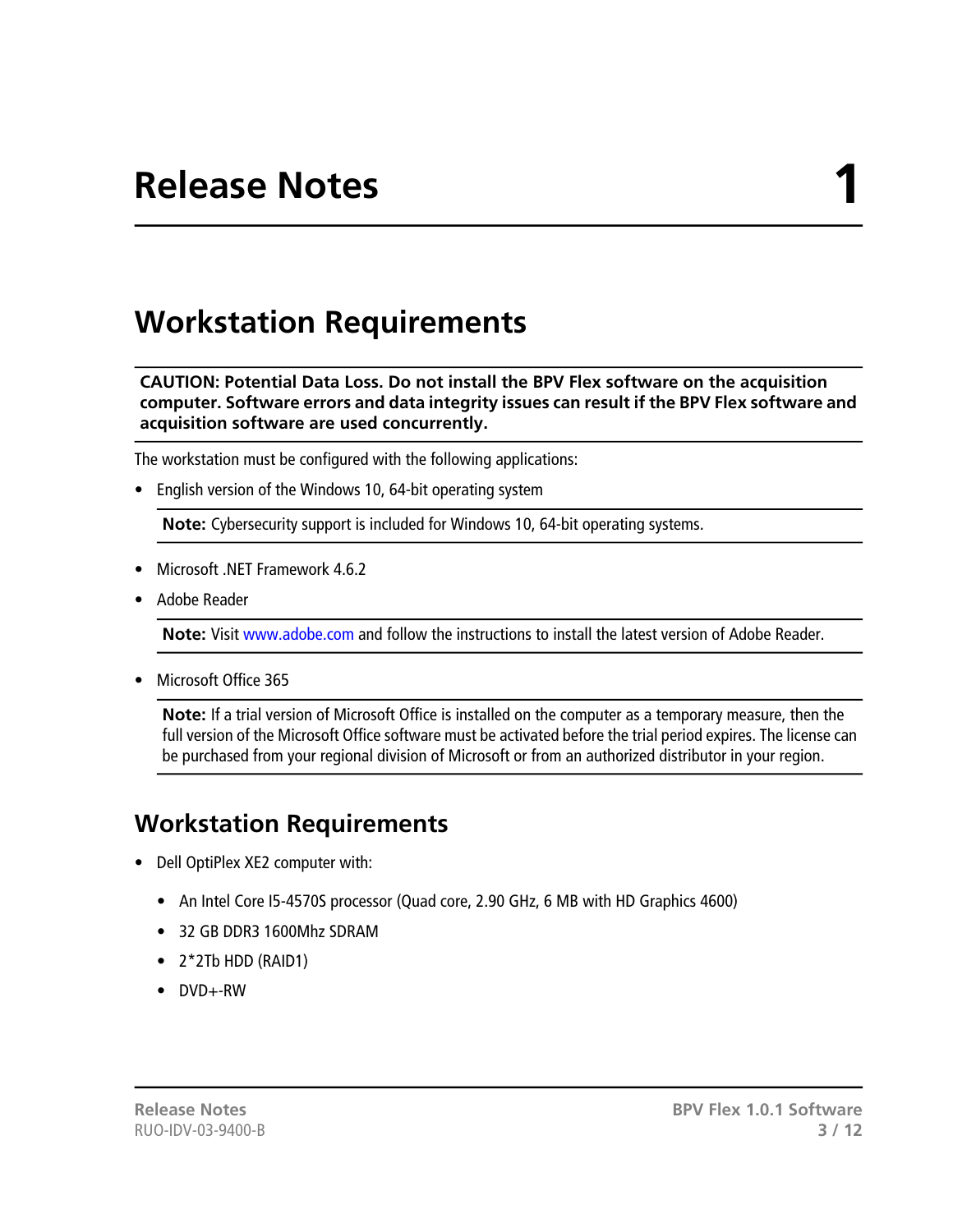**Note:** Newer systems might become available. For more information, contact the local sales representative. Older computer models might be compatible. However, they have not been tested and might result in degraded performance.

## **Key Features of BPV Flex Software Version 1.0.1**

This release fixes the following issue:

If SCIEX OS 1.5 is installed, then in some situations, the BPV Flex installation stops responding and the installation is not successful. A message is shown, indicating that the user does not have sufficient privilege to start the service. (BPV-5893)

## **Key Features of BPV Flex Software Version 1.0**

The Intact Protein and Peptide Mapping workflows provide the following features.

### **Intact Protein Workflow**

Intact Protein analysis by determining the molecular weight of intact proteins with sequence information, based on the deconvolution of a charge series envelope resulting from LC/MS.

Intact Protein analysis without sequence information enables new opportunities for BPV Flex customers doing quick, high-throughput intact screening.

Drug-Antibody Ratio (DAR) provides the ability to calculate and display the Modification to Protein Ratios, including the average count of modifications such as Drugs attached to a single protein molecule.

Isotopically Resolved Protein Reconstruction of subunit and small protein enables the use of accurate mass information for improved mass accuracy of the results.

Relative Proteoforms provides the ability to view glycoforms across different analyses using histograms for quick monitoring across varying lots and conditions.

Support for optical data and customization of peak labels.

### **Peptide Mapping Workflow**

Peptide Mapping Analysis by determining the mass-to-charge ratio *m/z* (from TOF MS) or sequence (from MS/MS) of peptides resulting from enzymatic digestion of a protein.

Interactive Sequence View provides a molecule-centric view to navigate through the data and obtain visual representation of sequence coverage, position of modifications, and disulfide bonds.

Using MS/MS information and scores, the software automatically positions variable modifications.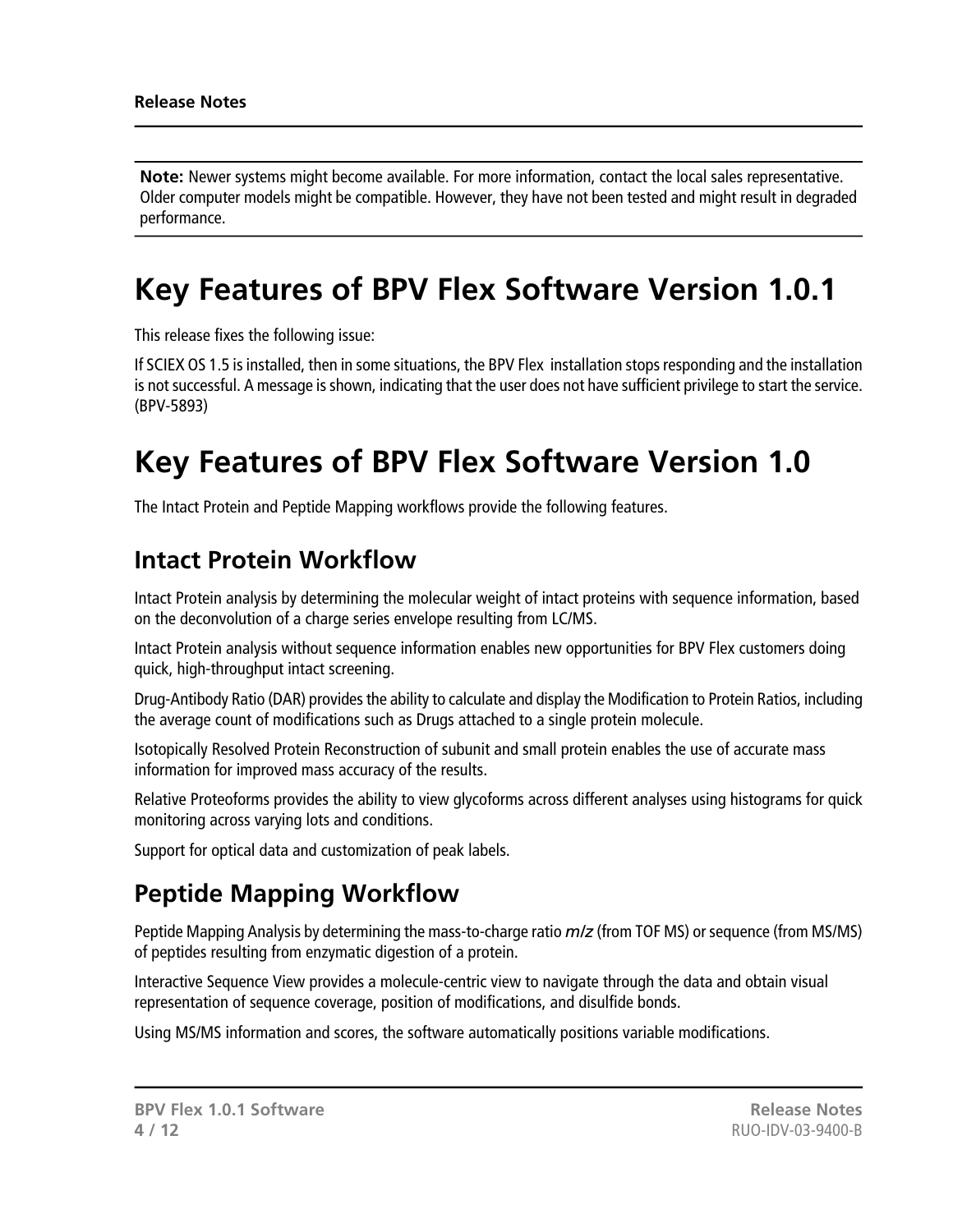Two methods for calculating modification percent are available: average of all charge states or summation of all charge states.

Peptide Analytics provides mass error and false discover rate plots.

Support for SWATH<sup>®</sup> acquisition and information dependent acquisition (IDA) peptide mapping data formats

### **System Wide Features**

Enhanced Modifications Functionality provides users with the ability to perform the following tasks:

- Enter custom modifications without formulas.
- Easily identify differences and seamlessly import modification definitions from a previous project.

### **Additional Features**

**Submit Analyses**: Submit and process multiple individual analyses.

**Review Results**: Review results processed from individual analyses that may have different parameters within a project.

**Customize Layouts**: Use the modular panels to customize the layout of the data.

**Filtering and Grouping**: Use to filter or group rows within the result tables.

## **Install the Software**

- 1. Log on to the computer as a user with Administrator privileges.
- 2. Download the **BPVFLEX-1.0.1.zip** file from [sciex.com/software-support/software-downloads.](https://sciex.com/software-support/software-downloads)

**Note:** To prevent potential installation issues, we recommend that the file be saved to a location other than the computer Desktop.

- 3. After the download is complete, right-click the **BPVFLEX-1.0.1.zip** file.
- 4. Click **Extract All** and then select a destination folder.
- 5. After the extraction is complete, navigate to the selected destination folder and then double-click the **setup.exe** file.
- 6. Follow the on-screen instructions to complete the installation.
- 7. Restart the computer.
- 8. Open the BPV Flex software.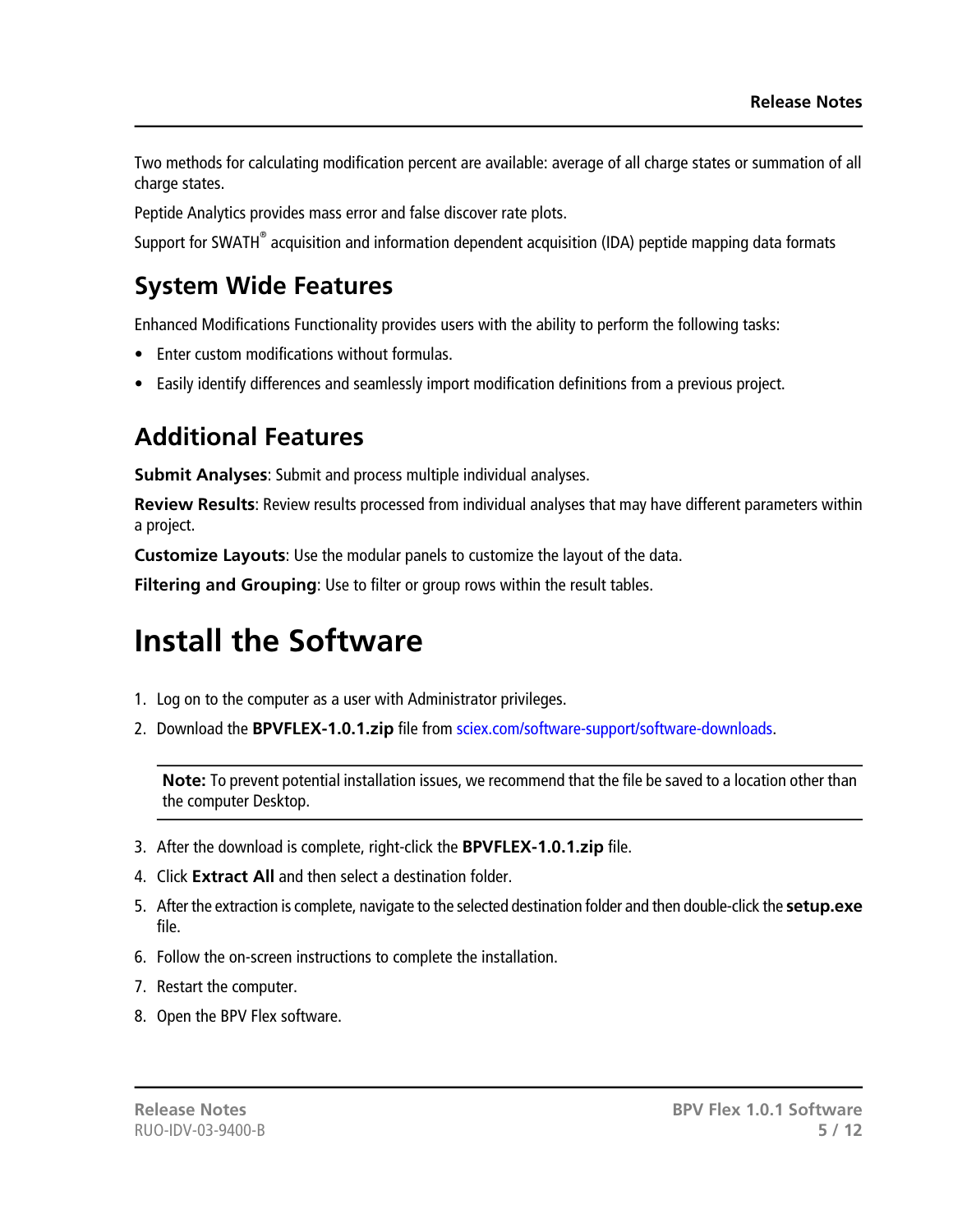## **License the BPV Flex Software**

The BPV Flex software is a licensed product. If a valid 1.0 license is not installed, or if the license has expired, then the processing and saving functions are not available.

1. Open the BPV Flex software.

If a valid license file does not exist, then a message is shown at the bottom of the screen indicating that there is an issue with the license.

2. If there is a licensing issue, then click **More** and then click **About**.

#### **Figure 1-1 More Options**

|                          |       | $? - P X$               |
|--------------------------|-------|-------------------------|
| Open or Create Project v | Queue | More                    |
|                          |       | Settings                |
|                          |       | Reset to default layout |
|                          |       | About                   |

The About BPV Flex Software and Software License Activation dialog opens.

| <b>About BPV Flex</b> | ×                                                                                            |
|-----------------------|----------------------------------------------------------------------------------------------|
|                       | <b>BPV Flex</b><br><b>Software for Biologics Characterization</b><br>Version 1.0<br>Revision |
|                       | <b>Activation ID:</b>                                                                        |
|                       | License expires on: 28 June 2019 12:00:00 AM                                                 |
|                       | <b>Software Activation</b>                                                                   |
|                       | <b>SCIEX</b>                                                                                 |
|                       | C 2019 SCIEX<br>Close                                                                        |

**Figure 1-2 About BPV Flex Software and Software License Activation Dialog**

Any of the following conditions can result in the "This software is not licensed" message being shown: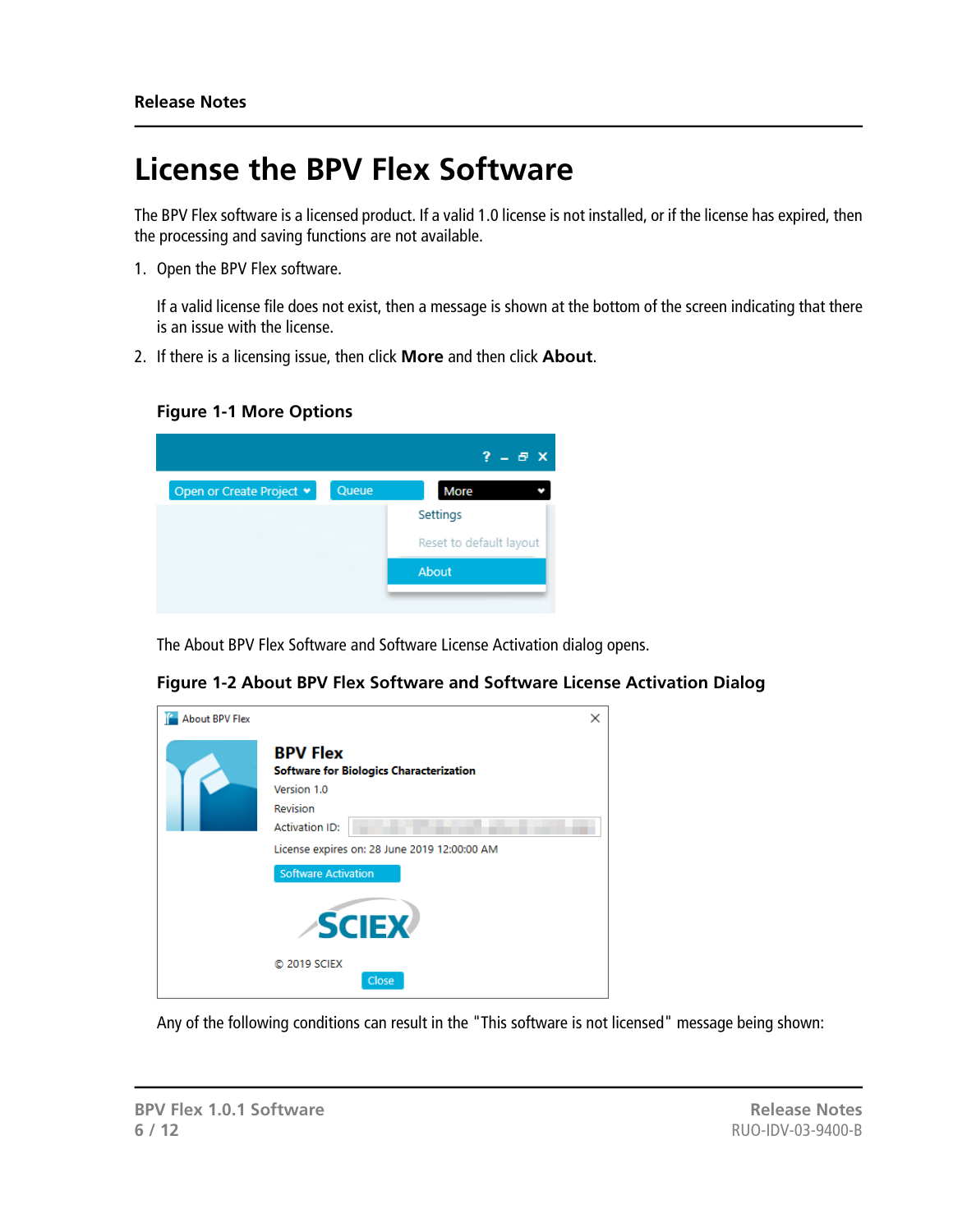- A valid 1.0 license is not installed.
- The computer network connection is not available. The licensing components used by BPV Flex software require that the computer network adapter be enabled, although a physical connection to the network is not required.

**Figure 1-3 License Message**

| <b>n</b> | <b>BPV Flex</b>       |           |                                                                                      |  |                                                              |       | $? - ∅ X$  |
|----------|-----------------------|-----------|--------------------------------------------------------------------------------------|--|--------------------------------------------------------------|-------|------------|
|          | <b>Intact Protein</b> | $\bullet$ | Define Molecule   Explore and Optimize   Submit Analyses   Review Results   Save   v |  | Open or Create Project *                                     | Queue | More<br>¥. |
|          |                       |           |                                                                                      |  |                                                              |       |            |
|          |                       |           |                                                                                      |  |                                                              |       |            |
|          |                       |           |                                                                                      |  |                                                              |       |            |
|          |                       |           |                                                                                      |  |                                                              |       |            |
|          |                       |           |                                                                                      |  |                                                              |       |            |
|          |                       |           |                                                                                      |  |                                                              |       |            |
|          |                       |           |                                                                                      |  |                                                              |       |            |
|          |                       |           |                                                                                      |  |                                                              |       |            |
|          |                       |           |                                                                                      |  |                                                              |       |            |
|          |                       |           |                                                                                      |  |                                                              |       |            |
|          |                       |           |                                                                                      |  |                                                              |       |            |
|          |                       |           |                                                                                      |  |                                                              |       |            |
|          |                       |           |                                                                                      |  |                                                              |       |            |
|          |                       |           |                                                                                      |  |                                                              |       |            |
|          |                       |           |                                                                                      |  | I The software is NOT ACTIVATED or the LICENSE HAS EXPIRED 1 |       |            |

#### 3. Click **Software Activation**.

The BPV Flex Software Activation dialog opens.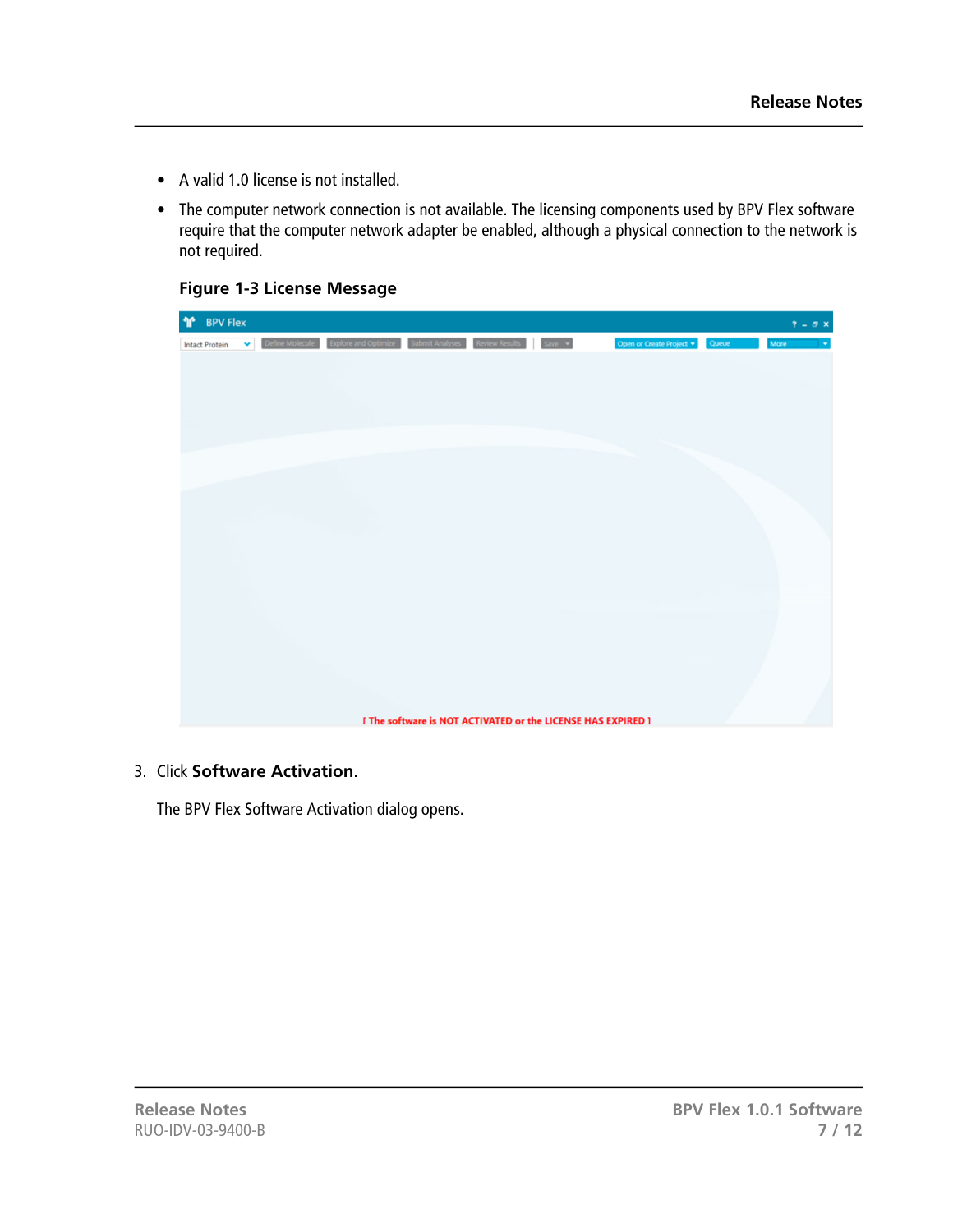| <b>BPV Flex Activation</b>                                                                                                                                                                 |       |  |  |  |
|--------------------------------------------------------------------------------------------------------------------------------------------------------------------------------------------|-------|--|--|--|
| For server-based license activation,<br>close this window and contact the IT department.                                                                                                   |       |  |  |  |
| To start a node-locked license activition,<br>obtain and install a license file by doing the following:                                                                                    |       |  |  |  |
| A license file is required to activate, close this window and contact the IT deparment.<br>Note: Optionally, a demo license key can be used. It unlocks the software for a limited period. |       |  |  |  |
| 1. Enter the license key from the license certificate or packaging here:<br>I                                                                                                              |       |  |  |  |
| 2. Record the following computer ID:                                                                                                                                                       |       |  |  |  |
| <b>Copy ID to Clipboard</b>                                                                                                                                                                |       |  |  |  |
| 3. Click the following link and follow the instructions: https://sciex.com/request-support<br>After the required information is submitted, SCIEX sends the license file by email.          |       |  |  |  |
| 4. Save the license file from the email message to the Desktop.                                                                                                                            |       |  |  |  |
| 5. Click the following button below to install the license file.                                                                                                                           |       |  |  |  |
| Install License File                                                                                                                                                                       |       |  |  |  |
| For assistance, click <b>FAQs</b>                                                                                                                                                          | Close |  |  |  |

**Figure 1-4 BPV Flex Software Activation Dialog**

**Note:** The **Copy ID to Clipboard** and **Install License File** buttons are disabled until the user enters an activation ID.

4. Type the license key in the appropriate field.

If a license key is not available, then contact [sciex.com/request-support](https://sciex.com/request-support).

5. Click **Generate Computer ID**.

This creates a unique identifier for the workstation.

- 6. Click **Copy ID to Clipboard**.
- 7. Click the [sciex.com/request-support](https://sciex.com/request-support) link.
- 8. Log in to access the software activation page.
- 9. Follow the instructions to obtain the license.

After the required information is submitted, a license file is sent to all of the e-mail addresses provided.

10. After the e-mail containing the license file is received, copy the license file to the workstation Desktop.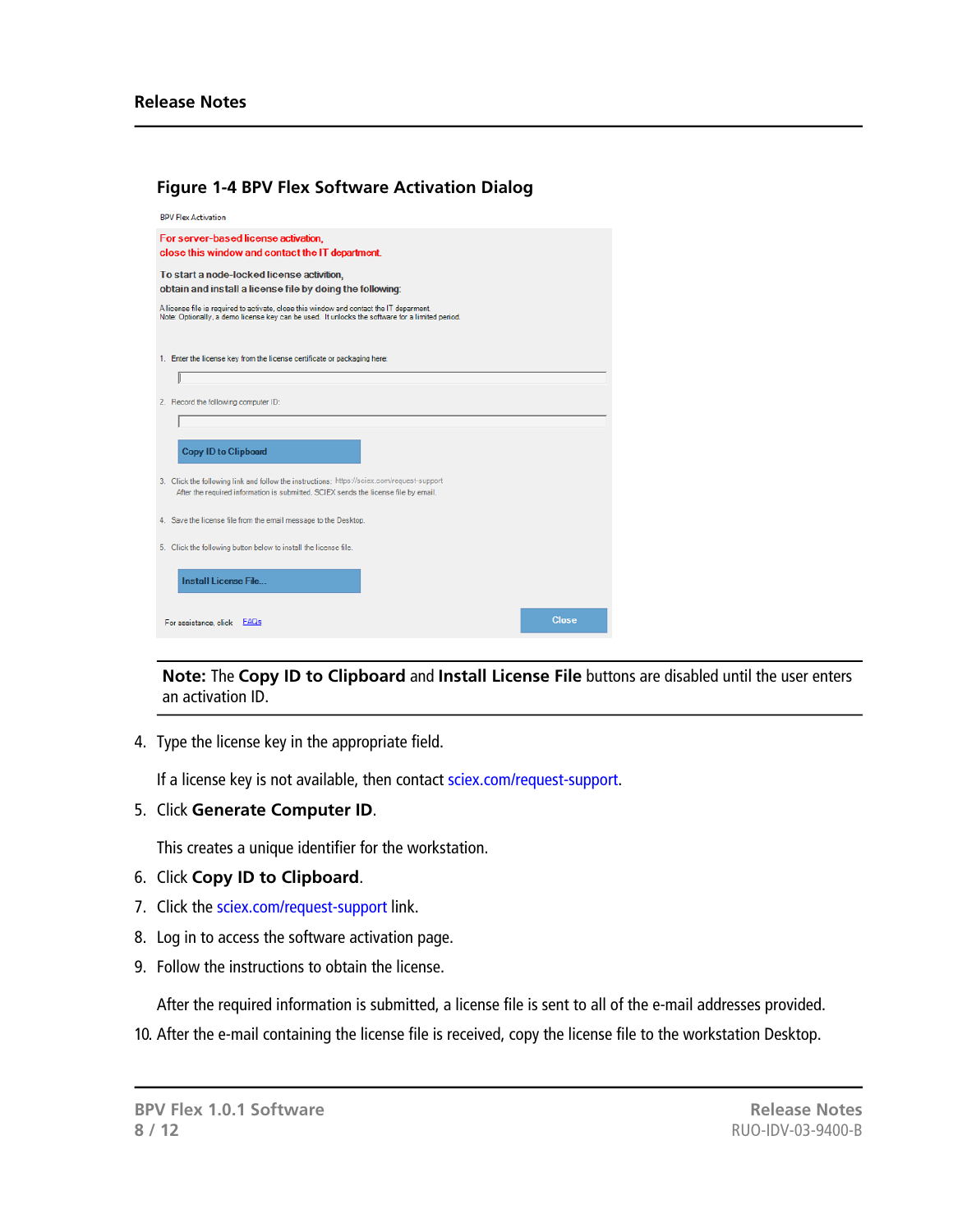11. Click **Install License File** on the BPV Flex Software Activation dialog.

The Select the new license file to be installed dialog opens.

12. Browse to and select the license file and then click **Open**.

Both the Select the new license file to be installed and the BPV Flex Software Activation dialogs close.

13. Click **OK** to close the About BPV Flex Software and Software License Activation dialog.

## **Remove the Software**

- 1. Open **Control Panel**.
- 2. Select the BPV Flex Software version 1.0.
- 3. Click **Uninstall**.

## **Known Issues**

- **Chain** and **Chain Names** fields are blank in the Intact Protein Results Table if data was analyzed using the nonreduced setting. (BPV-5859)
- Occasionally, in the Peptide Mapping—Explore and Optimize and the Peptide Mapping—Review Results workflows, the chromatogram label for a selected peptide in the BPC graph is slightly different than the RT value listed for the peptide in the Peptide Results table. (BPV-695)
- Occasionally, the color-coding in the DAR and Payload graph legends is not shown correctly after the results of the analysis are unloaded and then loaded again. Workaround: Select and then clear the **View** checkbox for one of the entries in the table next to the graph. (BPV-4860)
- The data format of the AA Index is not maintained when the data is copied and then pasted in an Excel spreadsheet. To avoid any issues with Excel updating the copied content, change the cell format to **text** in the Excel spreadsheet before pasting the data. (BPV-2100)
- The values shown in the XIC Area column of the Peptide Results table are determined by processing and are used for subsequent modification percent calculations. XIC Area values are also shown in the Area column of the XIC Peaks tab in the BPC/TIC/XIC pane. However, because there might be slight differences in the values, the values in the XIC Peaks tab should be used for information purposes only. (BPV-868)
- A mismatch is observed between the *m/z* value in the Peptide Results Table and the *m/z* value shown in the XIC in the graph header. Always use the *m/z* values listed in the Results Table and the TOF-MS graph header because the values shown in the XIC graph header is from an intermediate step during processing and should be used for information purposes only. (BPV-5242)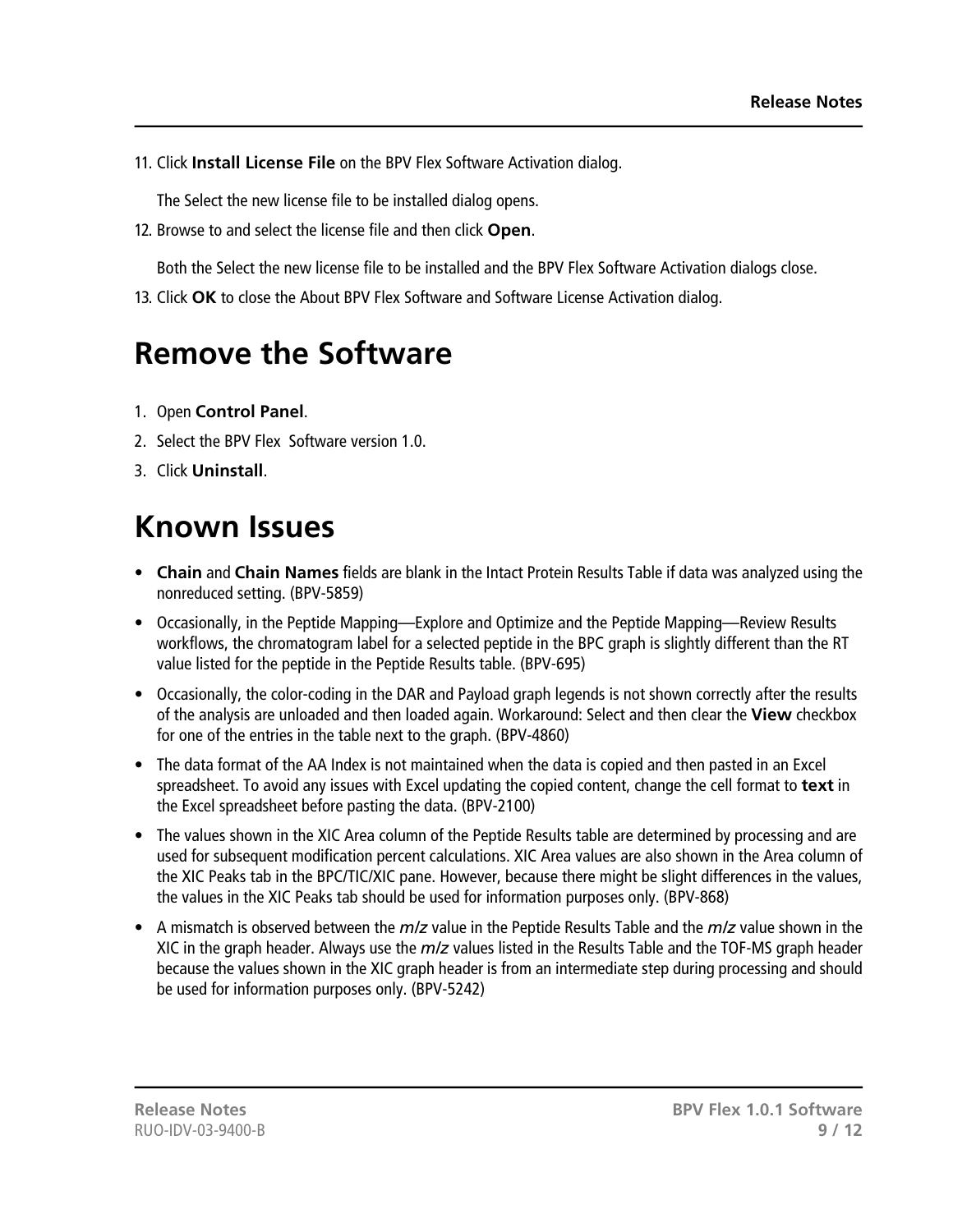#### **Release Notes**

- If a secondary monitor is turned off or if the cable is disconnected from the monitor, then the BPV Flex software or any floating windows on that monitor are not automatically visible on the primary monitor. If the application or floating window is not visible, then do one of the following:
	- If the BPV Flex application is on the screen that is no longer visible, then press **Alt + Tab** to select the BPV Flex software from the running applications, hold down the Windows key and then use the Left or Right arrow keys to move the application to the visible monitor.
	- If the BPV Flex software is stuck on a monitor, press **Alt+Space+M**, use the Left or Right arrow keys to move the application to the visible screen, and then press **Enter** to place the application.
	- If only a floating window is off-screen, then click **Settings- > Reset default layout**. (BPV-4340)
- The Repair function is not available when the BPVFlex.msi installation script is run from the self extracting installation folder after the BPV Flex software has been previously installed. The BPV Flex software can be removed or installed. To avoid any issues, navigate to Apps & features in the Windows Settings application and then remove the BPV Flex software. (BPV-4716)
- The Modification table shows an error icon if the same modification is added for different workflows in the Molecule page and in the Explore and Optimize page. Workaround: Set the modification to **Both** workflows in the Define Molecule page and then remove the modification from the Explore and Optimize page. (BPV-4776)
- Modifications with unassigned positions for disulfide bonded peptides are not shown correctly: A modification without an assigned position is always shown in-line with the first peptide chain of a disulfide bonded peptide. A position must be assigned for the modification to be shown in-line with the correct peptide chain. (BPV-5013)
- When the user connects remotely to the software and floats one of the panels, if the user subsequently ends the remote connection and then connects again using a different number of monitors for the remote connection, then the software stops responding. (BPV-5659)
- The BPV Flex software cannot be opened if SCIEX OS is removed. To avoid this issue, after removing SCIEX OS, start the computer again. (BPV-5788)
- An error is generated when the user attempts to paste a very large sequence viewer image where the protein definition contains many chains in PowerPoint. When this issue occurs, paste the image in Paint, resize the image, and then paste the image in PowerPoint. (BPV-5819)
- The peak list does not fill the entire available space when the user opens an Intact Protein project that has more than two reconstructed peaks, opens the Peaks table, and then maximizes the pane to see both the graph and the peak list. Workaround: Resize the window to see more peaks. (BPV-5812)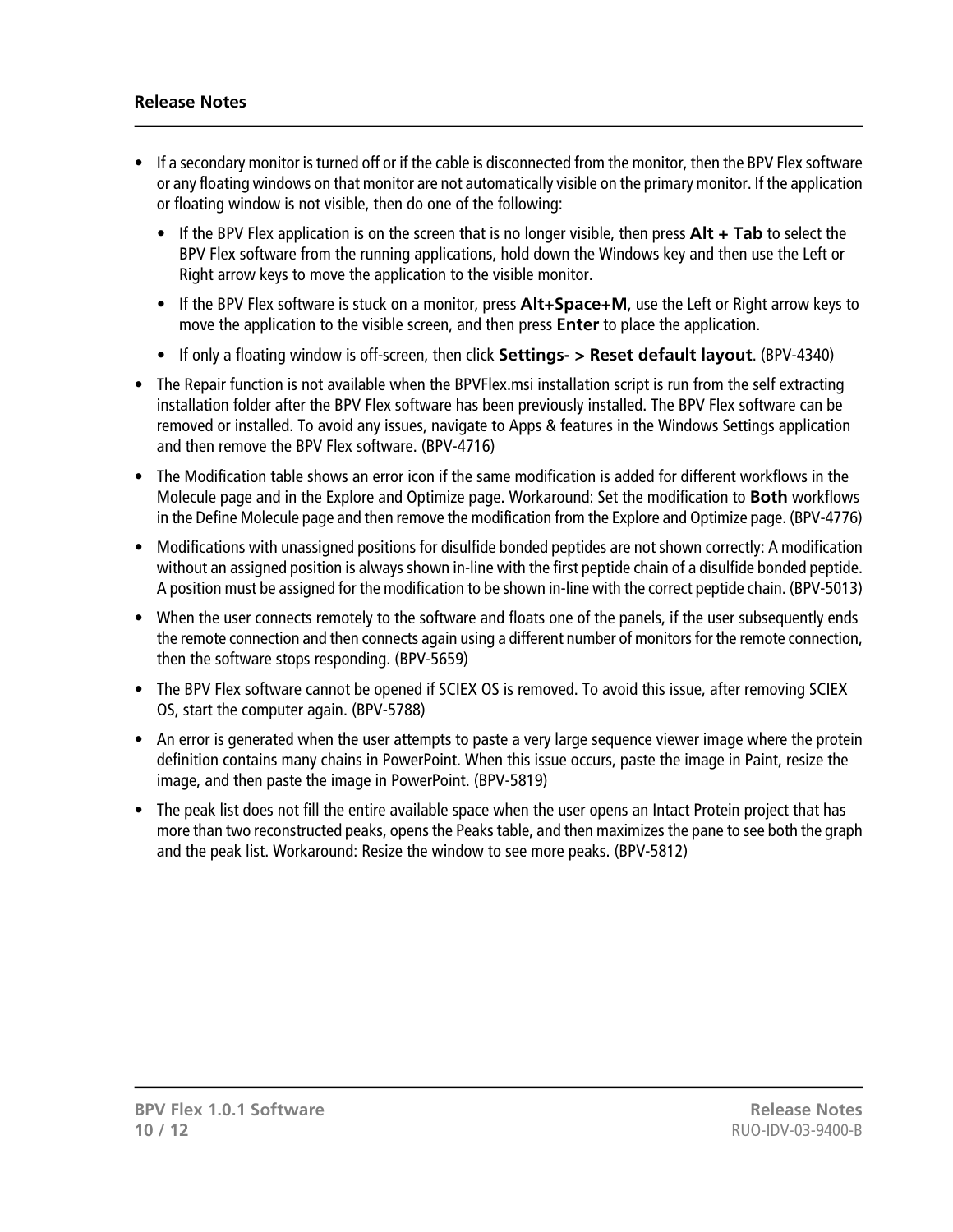- If a white screen is shown when the software is opened after a power outage, then the user interface preferences might have become unusable. It this issue occurs, then do the following:
	- 1. Close the BPV Flex software.
	- 2. Open Windows File Explorer and the type the following in the navigation bar: %LOCALAPPDATA%\SCIEX\BPVFlex.exe\_StrongName\_zsw5cspffhupfda3rpyapo0oiz5tmj2g
	- 3. Delete the 1.0.0.0 sub-folder.
	- 4. Open the BPV Flex software and then customize the window layout and the graph options that have returned to their default settings. (BPV-5141)
- Results cannot be generated using the multi-submit feature if the data files are stored on a network. Only data files on a local drive can be used to generate results using the multi-submit feature. (BPV-5609)
- Peptide sequences are not shown in the tooltips in the Sequence Viewer or Explore and Optimize panels if multiple, large results are open at the same time. (BPV-5835)

# **Contact Us**

### **Customer Training**

- In North America: [NA.CustomerTraining@sciex.com](mailto:NA.CustomerTraining@sciex.com)
- In Europe: [Europe.CustomerTraining@sciex.com](mailto:Europe.CustomerTraining@sciex.com)
- Outside the EU and North America, visit [sciex.com/education](https://sciex.com/education) for contact information.

## **Online Learning Center**

• SCIEX**[University](https://training.sciex.com)**

## **SCIEX Support**

SCIEX and its representatives maintain a staff of fully-trained service and technical specialists located throughout the world. They can answer questions about the system or any technical issues that might arise. For more information, visit the SCIEX website at [sciex.com](https://sciex.com) or contact us in one of the following ways:

- [sciex.com/contact-us](https://sciex.com/contact-us)
- [sciex.com/request-support](https://sciex.com/request-support)

## **CyberSecurity**

For the latest guidance on cybersecurity for SCIEX products, visit [sciex.com/productsecurity](https://sciex.com/productsecurity).